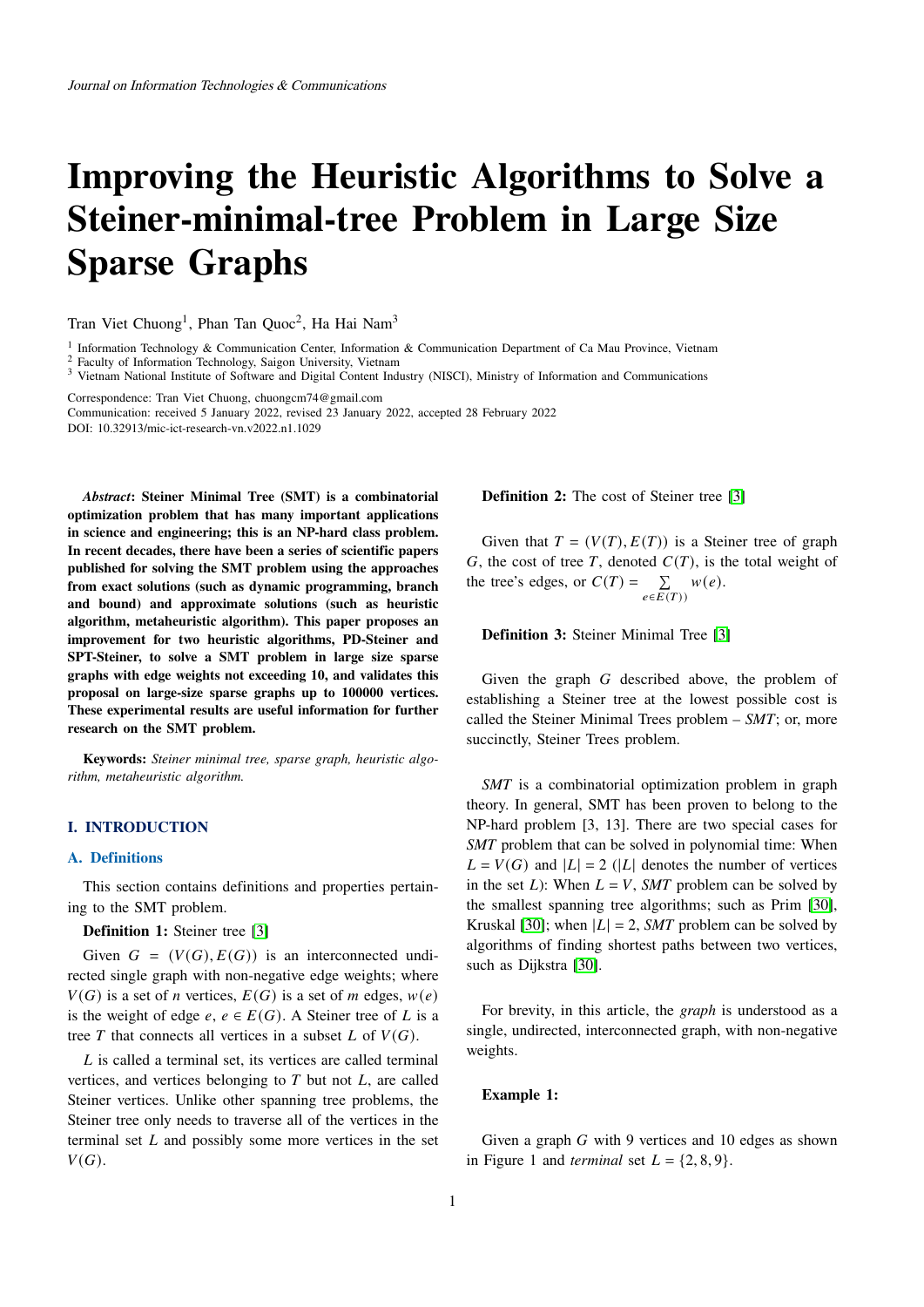

Figure 1. Illustration of a weighted interconnected undirected graph G.

The Steiner Minimal Tree founding corresponding to the *terminal* set *L* on graph *G* is *T* with  $V(T) = \{2, 3, 4, 6, 8, 9\}$ and  $E(T) = \{(2, 3), (3, 4), (4, 6), (4, 8), (6, 9)\}\$ as illustrated in Figure 2; tree T has the Steiner vertices set  $\{3, 4, 6\}$ and the cost of 25.



Figure 2. Steiner Minimal Tree corresponding to terminal set  $L$  of graph  $G$ .

## **B. Application of SMT problem**

SMT problems can be found in important applications in several scientific and engineering fields such as the communication network design problems [2, 6, 11, 33, 41], VLSI design problems (Very Large Scale Integrated) [10], and problems related to network systems with the lowest cost [8, 10, 12, 18, 20, 23], etc.

# **C. Some forms of Steiner Minimal Tree problems**

Steiner Minimal Tree problems are currently being studied in the following forms:

*The first* one is the Steiner Tree problem with Euclidean distance [13, 17, 38]. In the OXY coordinate plane, given a graph  $G = (V(G), E(G))$  and a vertex set  $Y \subseteq V$ . We need to find trees passing through all the vertices in set  $Y$  and have a minimum total length, allowing us to add several sub-points (Steiner points) taken from the vertices of V. Euclide distance between two points  $P_1(x_1, y_1)$  and  $P_2(x_2, y_2)$  is defined as the length of the line connecting the two vertices  $P_1$ ,  $P_2$ .

*The second form* is the Steiner Tree problem with rectilinear distance [\[45\]](#page-8-2). In the OXY coordinate plane, given a graph  $G = (V(G), E(G))$  and a vertex set  $Y \subseteq V$  We need to find trees passing through all the vertices in the set  $Y$  and have a minimum total length, allowing us to add a number of sub-points (Steiner points) taken from the vertices of  $V$ .  $d(P_1, P_2) = |x_1 - x_2| + |y_1 - y_2|$  is the rectilinear distance between two points  $P_1(x_1, y_1)$  and  $P_2(x_2, y_2)$ .

*The third form* is the Steiner Tree problem, with the distance between vertices defined as the weights of edges (random distance values) [4, 24], which has been chosen as the scope of this paper's research on the Steiner Minimal Tree problem.

# **D. Some SMT studies and problems that need to be solved**

Due to its scientific nature and wide applicability, SMT problems have attracted the attention of many scientists in the world for decades [27, 35, 44]. Some of them are Martin Zachariasen [\[21\]](#page-8-3), Tobias Polzin [\[37\]](#page-8-4), Pieter Oloff De Wet [\[26\]](#page-8-5), Xinhui Wang [\[40\]](#page-8-6), Jon William Van Laarhoven [\[17\]](#page-8-7), and Zhiliu Zhang [\[45\]](#page-8-2).

Currently, the publications on SMT problems can be divided into the following approaches: graph reduction algorithms, algorithms to find the exact solution, algorithms to find approximate solutions, heuristic algorithms, and metaheuristic algorithms.

# *The first approach***: graph reduction algorithms**

There are some works on graph reduction for Steiner Tree problems regarding the techniques to minimize the graph size such as the works of Jeffrey H. Kingston and Nicholas Paul Sheppard [\[16\]](#page-8-8), Thorsten Koch and Alexander Martin [\[36\]](#page-8-9), C. C. Ribeiro and M.C. Souza [\[5\]](#page-8-10), etc.

The general concept of graph reduction algorithms is aimed at two goals. The first one is to increase the number of vertices in the terminal set; the second one is to remove vertices of the graph that are certainly not on the Steiner Minimal Tree that has been sought.

The quality of algorithms solving the SMT problems depends on the size of the coefficient  $n - |L|$ . Therefore, the purpose of graph reduction algorithms is to minimize the coefficient  $n - |L|$ .

The graph reduction algorithms are considered an important data preprocessing step to improve the quality of solving SMT problems. This step has become more and more necessary for algorithms to find the exact solutions, such as dynamic programming or branch and bound.

# *The second approach***: algorithms to find the exact solution**

Some studies to find the exact solution to an SMT problem are known as the dynamic programming algorithm of Dreyfus and Wagner [\[32\]](#page-8-11), an algorithm based on the Lagrange relaxation of Beasley [\[15\]](#page-8-12), branch and bound algorithms of Koch and Martin [\[36\]](#page-8-9), and Xinhui Wang [40, 25].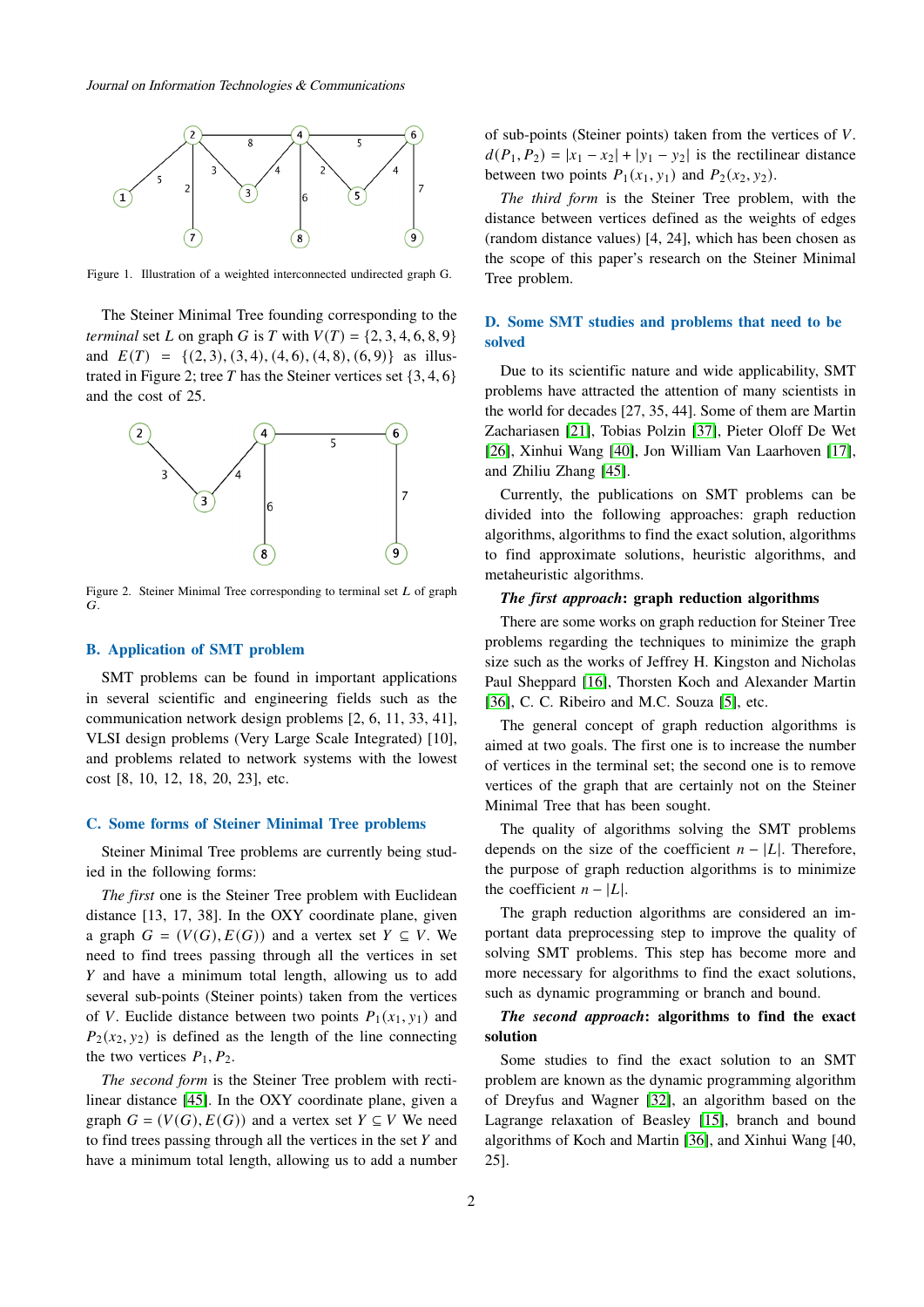Although this approach can help find the exact solution, it can only solve small-scale problems. As a result, their utility is limited. Solving the exact SMT problem is really a challenge in combinatorial optimization theory [22, 38].

This approach is an important basis for evaluating the solution quality of other approximate algorithms when solving SMT problems.

## *The third approach*:  $\alpha$  - approximation algorithms.

The  $\alpha$  - approximation algorithm aims to find an approximated solution with  $\alpha$  ratio to the optimal solution [\[3\]](#page-8-0).

The advantage of this approximation algorithm is that it is mathematically guaranteed in the sense mentioned above. Meanwhile, its drawback is that the approximate ratio found in practice is often much worse than the quality of solutions found by other approximate algorithms based on experimentation. The MST-Steiner algorithm of Bang Ye Wu and Kun-Mao Chao has the ratio of 2 [\[3\]](#page-8-0), while the Zelikovsky-Steiner algorithm has the ratio of 11/6 [\[3\]](#page-8-0); The best ratio found for the SMT problem is currently 1.39 [7, 29, 30, 34].

## *The fourth approach***: heuristic algorithms**

The heuristic algorithm is the specific experience of finding a solution to a particular optimization problem. The heuristic algorithm often finds an acceptable solution in the time allowed, but is uncertain whether it is the exact solution. Heuristic algorithms are also unlikely to be effective on all types of data for a particular problem.

The typical heuristic algorithms for SMT problems are SPH [\[5\]](#page-8-10), Heu [\[36\]](#page-8-9), distance network heuristic of Kou, and Markowsky and Berman [\[19\]](#page-8-13).

## *The fifth approach***: metaheuristic algorithms**

The metaheuristic algorithm uses several heuristics combined with auxiliary techniques to explore the search space. It belongs to the class of optimal search algorithms [42, 43].

There have been a lot of works using metaheuristic algorithms to solve SMT problems such as the Variable neighbor search algorithm, the Hill climbing search algorithm, the Genetic algorithms [\[9\]](#page-8-14), the Tabu search algorithm [5, 39], the Parallel genetic algorithm (PGA) [1, 24], and the Bees algorithm.

Having considered various types of approaches, the authors of this paper would like to propose an improvement for the heuristic algorithms to solve the SMT problem in the case of large sparse graphs, giving an acceptable quality of the solution and a faster running time than other known heuristic algorithms. When applied to real-world problems, this proposed method is more meaningful.

## **E. Experimental data system**

## **Definition 4:** Sparse graphs

According to the conventional definition (at the URL: [https://www.baeldung.com/cs/graphs-sparse-vs-dense\)](https://www.baeldung.com/cs/graphs-sparse-vs-dense), a simple graph with  $n$  vertices is a sparse graph with no more than  $n(n - 1)/4$  edges.

To experiment with related algorithms, most of the works use 78 datasets which are sparse graphs in the standard experimental data system for the Steiner tree problem (at the URL: http://people.brunel.ac.uk/∼[mastjjb/jeb/orlib/steininfo.html](http://people.brunel.ac.uk/$\sim $mastjjb/jeb/orlib/steininfo.html) [\[14\]](#page-8-15)) which contain the following information about graph groups:

Steinb graphs have 50 to 100 vertices, and 63 to 200 edges; steinb contains a total of 18 graphs. Steinc graphs have 500 vertices, and 625 to 12500 edges; steinc contains a total of 20 graphs. Steind graphs have 1000 vertices, and 1250 to 25000 edges; steind contains a total of 20 graphs. The steine graphs have 2500 vertices, and 3125 to 62500 edges; steine graph contains a total of 20 graphs.

TABLE I INFORMATION ON GROUPS OF GRAPHS

| Groups of graphs | n      | m         | Number of tests |
|------------------|--------|-----------|-----------------|
| steinb.txt       | 50.100 | 63.200    | 18              |
| steinc.txt       | 500    | 625.12500 | 20              |
| steind.txt       | 1000   | 125025000 | 20              |
| steine.txt       | 2500   | 312562500 | 20              |

Because the problem belongs to the *NP-hard* class, the application of the *SMT* problem should be considered from either the perspective of design when priority is given to the quality of the solution, or the perspective of implementation when run-time is referred. The purpose of this paper is to improve the heuristic algorithms to solve the *SMT* problem in the case of large sparse graphs with acceptable solution quality and shorter running time when compared to currently available heuristic algorithms. This proposed method is more meaningful when considering the perspective of the implementation when applying the Steiner tree problem to reality. Experiments with the improved algorithms were conducted on a data system with 80 graphs ranging in size from n to 100000 vertices.

# **II. HEURISTIC ALGORITHMS FOR SOLVING AN SMT PROBLEM**

This paper proposes an improvement for 2 heuristic algorithms PD-Steiner and SPT-Steiner [\[4\]](#page-8-16) based on the idea combination of finding the shortest path and the smallest spanning tree of the graph to solve SMT problems in large size sparse graphs with an edge weight of less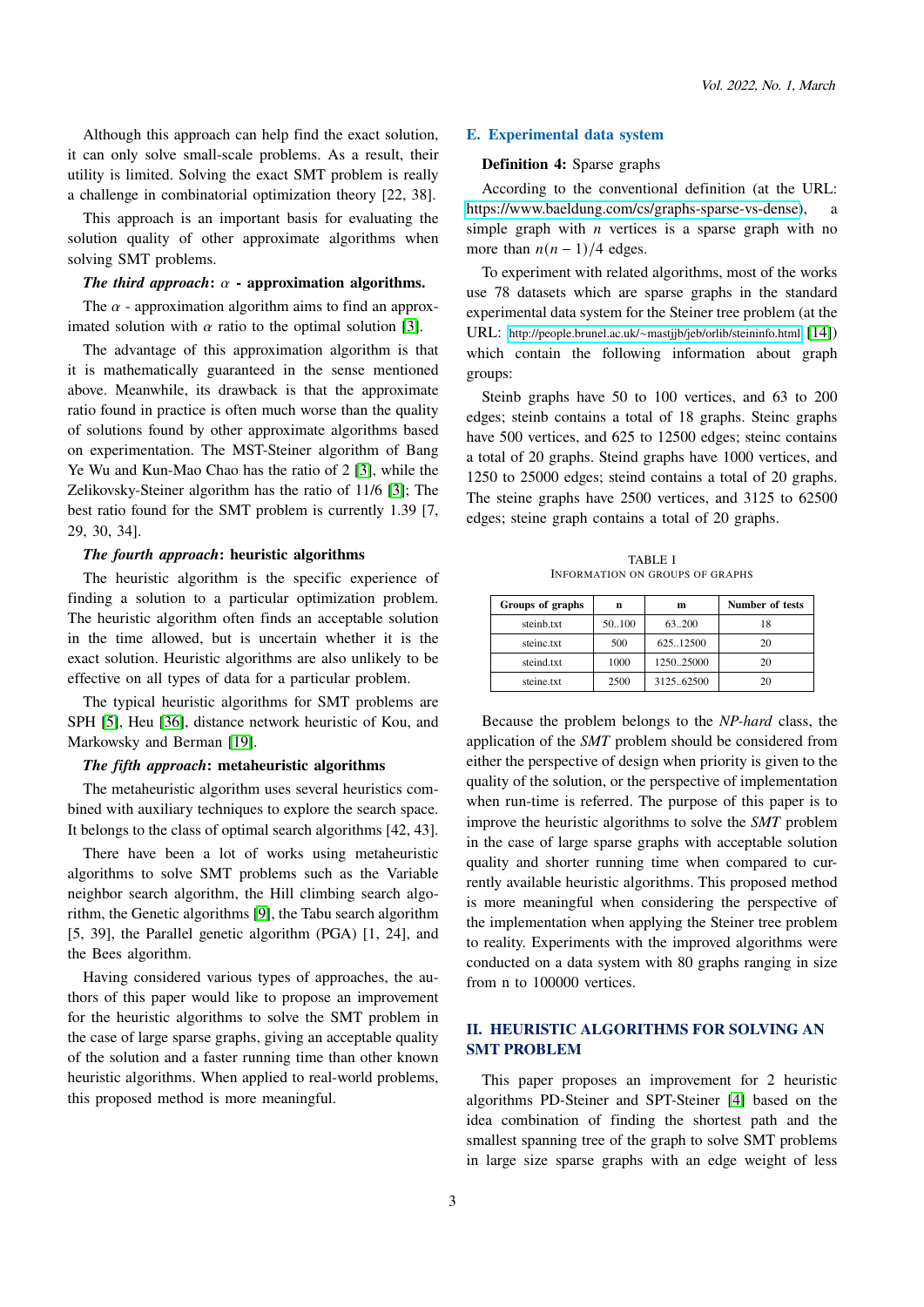than 10. Because two heuristic algorithms SPT-Steiner, PD-Steiner [\[4\]](#page-8-16), and other currently known heuristics do not solve this problem, the proposed ones are called i-PD-Steiner and i-SPT-Steiner. The authors of this paper conducted experiments and compared the quality of the i-PD-Steiner algorithm and the i-SPT-Steiner algorithm with MST-Steiner algorithm [\[3\]](#page-8-0). These algorithms have input data as graph  $G = (V, E, w)$ , *terminal* vertices set  $L \subseteq V$ ; and the output is the cost of the Steiner tree  $T$ .

## **A. MST-Steiner algorithm**

| <b>Algorithm 1:</b> MST-Steiner algorithm of Bang Ye                              |  |  |  |  |  |  |
|-----------------------------------------------------------------------------------|--|--|--|--|--|--|
| Wu and Kun-Mao Chao has the ratio of 2 [3]                                        |  |  |  |  |  |  |
| <b>1 Inputs:</b> Graph $G = (V, E, w)$ and a terminal set $L \subset V$           |  |  |  |  |  |  |
| 2 Outputs: Steiner tree $T$                                                       |  |  |  |  |  |  |
| begin<br>3                                                                        |  |  |  |  |  |  |
| Construct the metric closure $G_L$ on the terminal set<br>$\overline{\mathbf{4}}$ |  |  |  |  |  |  |
| L. $G_L$ is the complete graph in which each edge is                              |  |  |  |  |  |  |
| weighted by the shortest path between the nodes in                                |  |  |  |  |  |  |
| $G$ :                                                                             |  |  |  |  |  |  |
| Find a minimum spanning tree $T_L$ on $G_L$ .;<br>5                               |  |  |  |  |  |  |
| $T \leftarrow \emptyset$ .:<br>6                                                  |  |  |  |  |  |  |
| <b>for</b> each edge $e = (u, v) \in E(T_L)$ <b>do</b><br>7                       |  |  |  |  |  |  |
| Find a shortest path P from $u$ to $v$ on $G$ .;<br>8                             |  |  |  |  |  |  |
| <b>if</b> P contains less than two vertices in $T$ then<br>9                      |  |  |  |  |  |  |
| Add $P$ to $T$ ;<br>10                                                            |  |  |  |  |  |  |
| else<br>11                                                                        |  |  |  |  |  |  |
| Let $p_i$ and $p_j$ be the first and the last<br>12                               |  |  |  |  |  |  |
| vertices already in $T$ ;                                                         |  |  |  |  |  |  |
| Add sub-paths from $u$ to $p_i$ and from $p_j$ to<br>13                           |  |  |  |  |  |  |
| $\nu$ to T;                                                                       |  |  |  |  |  |  |
| end<br>14                                                                         |  |  |  |  |  |  |
| end<br>15                                                                         |  |  |  |  |  |  |
| return $T$ ;<br>16                                                                |  |  |  |  |  |  |
| 17 end                                                                            |  |  |  |  |  |  |
|                                                                                   |  |  |  |  |  |  |

MST-Steiner algorithm has the complexity  $O(n|L|^2)$  [\[3\]](#page-8-0).

## **B. i-SPT-Steiner algorithm**

**Definition 5:** The shortest path tree [\[3\]](#page-8-0)

Given a graph G, Shortest Path Tree (*SPT*) with the origin at vertex  $s$  is the spanning tree of  $G$  with a set of edges that is on the shortest paths starting from vertex  $s$  to the remaining vertices of  $G$ .

The shortest path tree originating at the vertex s of graph  $G$  can be found by applying Dial algorithm  $[28]$ (a variant of Dijkstra algorithm is recommended for small edge weights) to find the shortest path from vertex s to all remaining vertices.

In the experimental data system of this paper, the maximum edge weight is 10. The complexity of Dial algorithm is  $O(m + n * C)$  [\[28\]](#page-8-17) where C is the maximum weighted value of the graph.

# **Algorithm 2:** i-SPT-Steiner (improved-Shortest Path Tree-Steiner)

- **1 Inputs**: Graph  $G = (V, E, w)$  and a terminal set  $L \subset V$
- **<sup>2</sup> Outputs**: Steiner tree
- **<sup>3</sup> begin**
- **<sup>4</sup>** Find the shortest path trees starting at the vertices of the set V:  $SPT_1$ ,  $SPT_2$ , ...,  $SPT_{|v|}$ , each  $SPT_i$  only need to find the shortest path tree containing all vertices  $v \in L$  (In this step, use Dial algorithm [\[28\]](#page-8-17) to find the shortest paths instead of using the Dijkstra algorithm as in SPT-Steiner heuristic [\[4\]](#page-8-16)).;
- **5** For each tree  $T = SPT_i$ , traversal pendants  $u \in V(T)$ , if  $u \notin L$  and  $u$  is a pendant vertex, delete the edge containing *u* from  $E(T)$ , delete vertex *u* in  $V(T)$ and update the degree of the vertex adjacent to the vertex  $u$  in  $T$ . Repeat this step until  $T$  no longer changes (this step is called deleting redundant edges - the edge contains a pendant vertex  $u$ ); after this step, the  $SPT_{i'}$  is obtained, corresponding to  $SPT_{i}$ .;
- **<sup>6</sup>** In the process of deleting redundant edges, the queue is used to contain vertices. These vertices are not in set  $L$ , and the priority is the vertex with small degree. This technique of using the queues during this phase minimizes the time to remove redundant edges. ;
- $7 \mid$  Find a  $SPT_{i'}$  with the lowest total weight.;

**<sup>8</sup> return** ; **<sup>9</sup> end**

### *The complexity for i-SPT-Steiner algorithm*

Since Dial algorithm uses a queue data structure with time complexity of  $O(m + n * C)$  [\[28\]](#page-8-17), step 1 has the complexity of  $O(n * (m + n * C))$ , step 2 has the complexity of  $O(n^2)$ , and step 3 has the complexity of  $O(n)$ . As a result, the i-SPT-Steiner algorithm has time complexity of  $O(n * (m + n * C)).$ 

Comparing with the SPT-Steiner algorithm [\[4\]](#page-8-16), each shortest path tree must traverse through all the vertices of the set  $V$ , so the SPT-Steiner algorithm has a much longer running time. However, these have been improved in the i-SPT-Steiner algorithm.

In the i-SPT-Steiner algorithm, it is only required to find the shortest path tree that contains all the vertices in the set . This is due to the fact that the remaining vertices that have not been traversed are definitely redundant and will be removed when the deleting redundant edges step (in step 2) is performed. This will help to reduce the running time of the program (about 2 - 3 times faster with our experimental data). Furthermore, a priority queue data structure is used to reduce the complexity of the step of deleting redundant edges.

**Example 2:** Illustration of step-by-step implementation of the i-SPT-Steiner algorithm

Given a graph  $G$  with 10 vertices and 15 edges as Figure 3; where set  $L = \{1, 5, 6\}$ .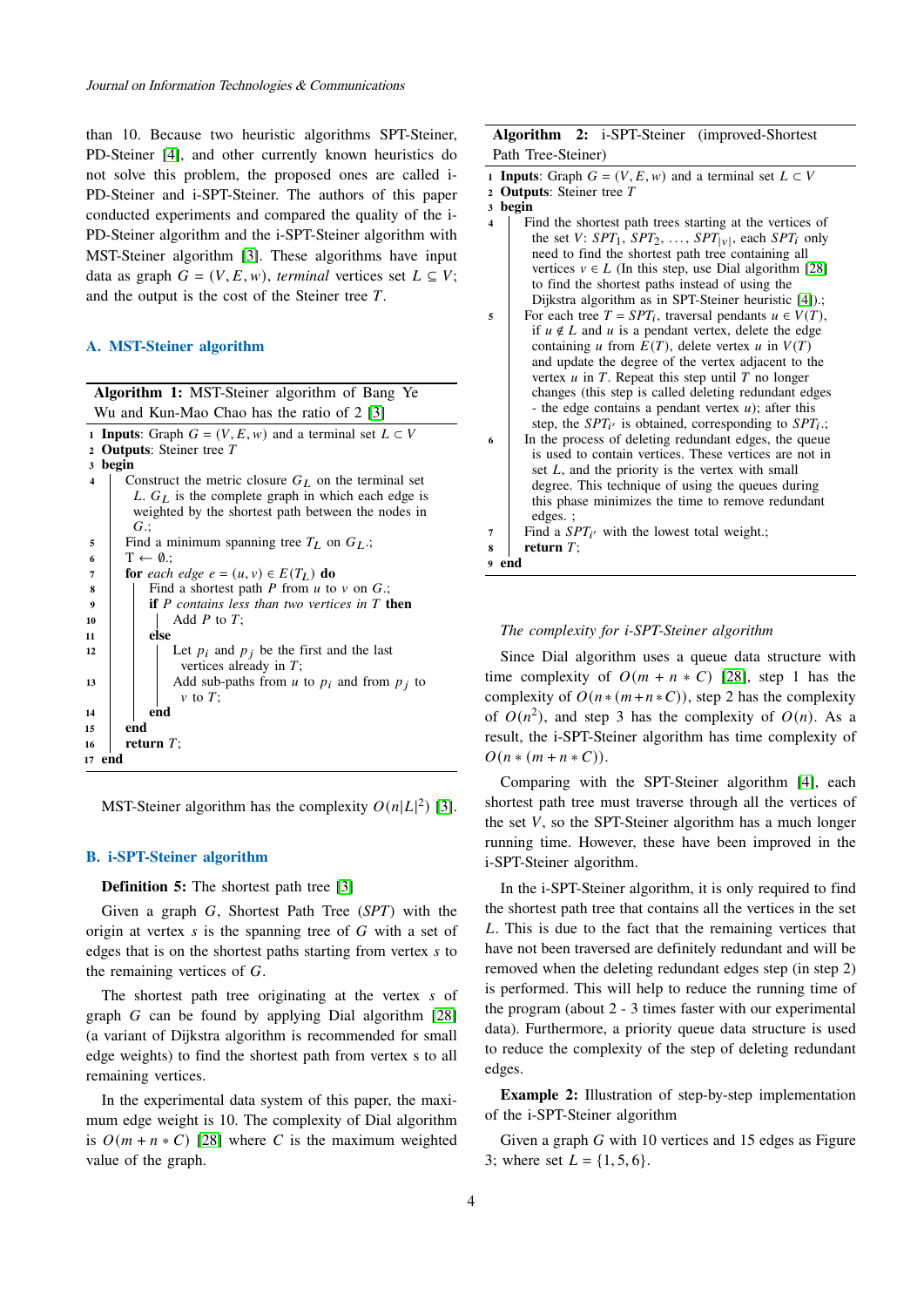

Figure 3. Weighted interconnected undirected graph G

According to the definition 4 and the i-SPT-Steiner algorithm, we construct the shortest-path trees originating at vertices **1, 2, 3, 4, 5, 6, 7, 8, 9,** and **10**. After deleting the edges, we have Steiner trees with values of 13, 13, 13, 13, 14, 15, 19, 13, 14, and 15 respectively.

We consider Figure 3. Firstly, the shortest path tree rooted at vertex **1** need to be found; as shown in Figure 4. Next, the excess edges **(2, 7), (5, 9), (3, 10)** are removed, and a Steiner tree with a cost of 13 is obtained, as shown in Figure 5.



Figure 4. The shortest path tree rooted at vertex **1**



Figure 5. Steiner tree after redundant edges have been deleted

According to the above i-SPT-Steiner algorithm, the found Steiner tree costs 13, as shown in Figure 5.

|                         | <b>Algorithm 3:</b> i-PD-Steiner (improved-Prim<br>$^{+}$               |  |  |  |  |  |  |
|-------------------------|-------------------------------------------------------------------------|--|--|--|--|--|--|
|                         | Dijkstra-Steiner)                                                       |  |  |  |  |  |  |
|                         | <b>1 Inputs:</b> Graph $G = (V, E, w)$ and a terminal set $L \subset V$ |  |  |  |  |  |  |
| $\mathbf{2}$            | <b>Outputs:</b> Steiner tree T                                          |  |  |  |  |  |  |
| 3                       | begin                                                                   |  |  |  |  |  |  |
| $\overline{\mathbf{4}}$ | Select a vertex $u \in L$ ; set $V(T) = \{u\}$ ;                        |  |  |  |  |  |  |
| 5                       | for each vertex $v \in L$ do                                            |  |  |  |  |  |  |
| 6                       | Find the shortest path tree from vertex $v$ ;                           |  |  |  |  |  |  |
| 7                       | (In this step, use Dial algorithm [28] to find the                      |  |  |  |  |  |  |
|                         | shortest paths instead of using the Dijkstra                            |  |  |  |  |  |  |
|                         | algorithm as in PD-Steiner heuristic [4]);                              |  |  |  |  |  |  |
| 8                       | end                                                                     |  |  |  |  |  |  |
| $\boldsymbol{9}$        | <b>while</b> $T$ does not contain all vertices in the set $L$ <b>do</b> |  |  |  |  |  |  |
| 10                      | From each vertex $v \in L$ and v is not already in                      |  |  |  |  |  |  |
|                         | T, select the shortest path P from vertex $\nu$ to                      |  |  |  |  |  |  |
|                         | vertex $z \in T$ , with z as the vertex of the shortest                 |  |  |  |  |  |  |
|                         | path of all paths starting from vertex $\nu$ to                         |  |  |  |  |  |  |
|                         | vertices of $V(T)$ ;                                                    |  |  |  |  |  |  |
| 11                      | Add vertices and edges on path $P$ to tree $T$ and                      |  |  |  |  |  |  |
|                         | ignore the vertices and edges already in $T$ ;                          |  |  |  |  |  |  |
|                         | end<br>12                                                               |  |  |  |  |  |  |
| return $T$ ;<br>13      |                                                                         |  |  |  |  |  |  |
| 14 end                  |                                                                         |  |  |  |  |  |  |
|                         |                                                                         |  |  |  |  |  |  |

### **C. i-PD-Steiner algorithm**

*The complexity for i-PD-Steiner algorithm*

**Line 1** has the complexity of  $O(1)$ ;

**Line 3** Due to using the Dial algorithm to find the shortest path tree, the complexity is  $O(m+n*C)$ . As a result, the loop in **line 2** has complexity of  $O(|L| * (m + n * C))$ .

**Line 6** has complexity of  $O(|L| * |T|)$ , so the loop in **line 5** has complexity of  $O(|L|^2 * |T|)$ .

Altogether, the i-PD-Steiner algorithm has time complexity:  $O(|L| * max(m + n * C, |L| * |T|)).$ 

**Example 3:** Illustration of step-by-step implementation of the i-PD-Steiner algorithm

The consideration of Figure 3 makes an illustration of the step-by-step implementation if i-PD-Steine algorithm is applied. Firstly, choose  $V(T) = \{1\}$ , the shortest path from vertex **5** to vertex **1** is shown in Figure 6 (vertex **5** is chosen because it's a vertex in  $L$ , not in  $V(T)$  which has the shortest path to a vertex in  $T$ ). The next step is to find the shortest paths from vertex **6** to vertices **1, 2, 3, 5,** and **8**. The ones found have values of **9, 8, 5, 9, and 7** respectively. After that, the shortest path from vertex **6** to vertex **3** is selected. The found Steiner tree is shown in Figure 7 at a cost of 13.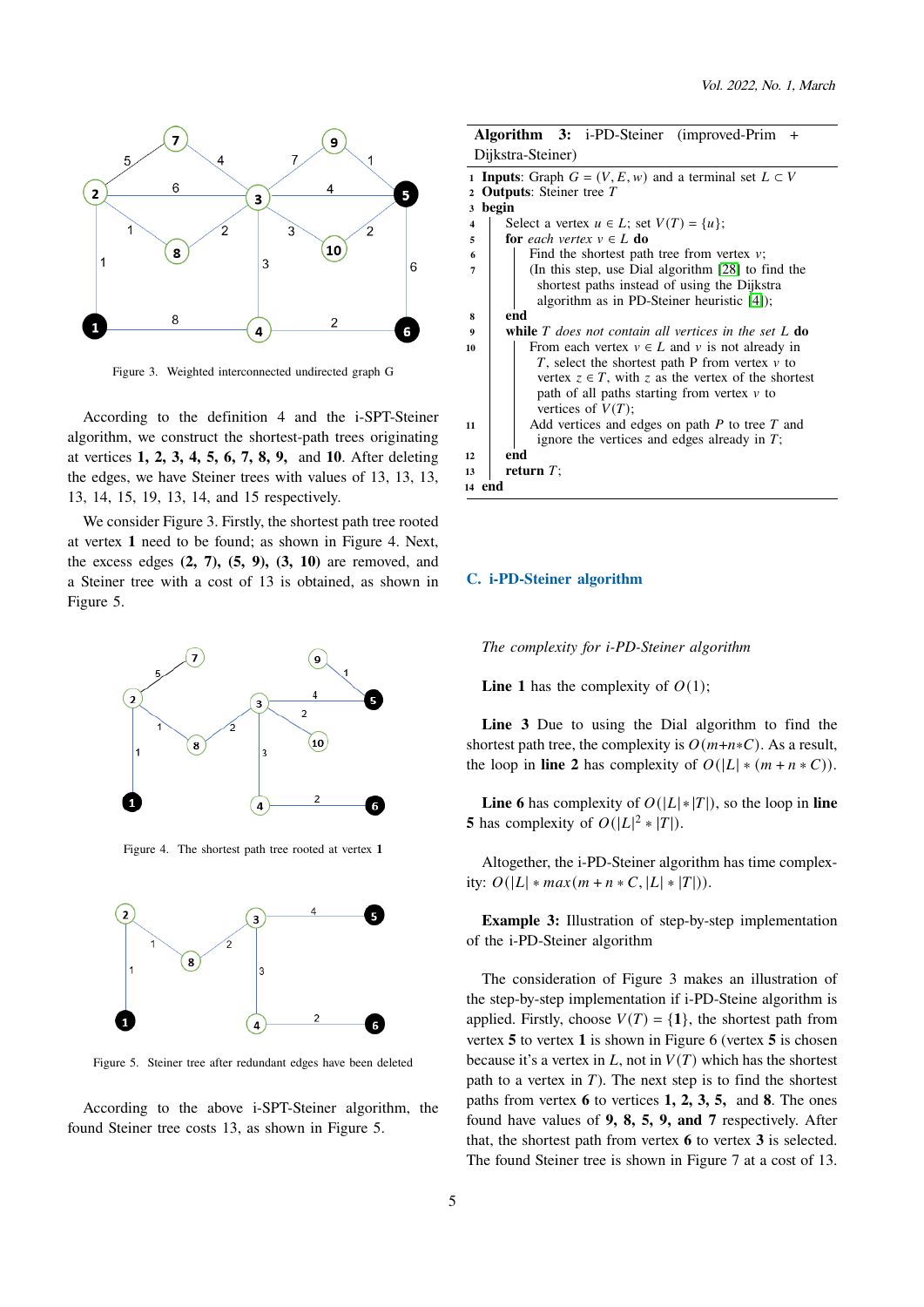

Figure 6. The shortest path from vertex **5** to vertex **1**



Figure 7. The shortest path from vertex **6** to vertex **3**

And according to the above i-PD-Steiner algorithm, the found Steiner tree costs 13, such as in Figure 7.

## **III. EXPERIMENT AND EVALUATION**

#### **A. Experimental data**

Since using the heuristic algorithms to approach SMT problems has more advantages than using the metaheuristic algorithms for the large size graphs, at least in terms of timing, 80 datasets are recommended. Of them, 20 test sets are sparse graphs with 10000 vertices that are randomly generated and named *steinf1.txt, steinf2.txt, ..., steinf20.txt*; 20 test sets are sparse graphs with 20000 vertices that are randomly generated and named *steing1.txt, steing2.txt,. . . , steing20.txt*; 20 test sets are sparse graphs with 50000 vertices randomly generated and named *steinh1.txt, steinh2.txt,. . . , steinh20.txt* and 20 test sets are sparse graphs with 100000 vertices that are randomly generated and named *steini1.txt, steini2.txt,. . . , steini20.txt*.

These graphs are generated first from a random spanning tree that traverses all  $n$  vertices of the graphs; then, the edges are randomly generated until the graph has  $m$  edges; Edge weights are also randomly generated and have a maximum value of 10.

#### **B. Experimental environment**

MST-Steiner, i-SPT-Steiner, i-PD-Steiner algorithms are installed in C++17 using the Code::Blocks 17.12 environment and GNU GCC ver 9.3.0 compiler. They are also tested on a virtual server running Ubuntu 20.04.1 LTS (Focal Fossa), 64-bit, Intel (R) Xeon (R) Platinum 8160 @ 2.8 GHz CPU, 16 cores, 33MB Cache, and 64GB RAM.

Compile command that has been used for the experiment: g++ -std=c++17 –O2 -o MST\_STEINER MST\_STEINER.cpp g++ -std=c++17 –O2 -o SPT\_STEINER SPT\_STEINER.cpp

g++ -std=c++17 –O2 -o PD\_STEINER PD\_STEINER.cpp

In particular, most of the data structures have been changed so as to become more dynamic and optimal data structures. As a result, the experiment can be tested with large sparse graphs with up to 100000 vertices.

## **C. Experimental results and evaluation**

The experimental results of the algorithms are recorded in Table II, Table III, Table IV, and Table V. These tables follow the hereafter patterns and labels. The first column (Test) is the name of the datasets in the experimental data system; the number of vertices (n), edges (m) and vertices in the *terminal* set  $(|L|)$  of each graph; The subsequent columns record the value of the Steiner tree cost for each algorithm.

TABLE II THE EXPERIMENTAL RESULT OF THE ALGORITHMS ON STEINF GRAPH GROUP

| <b>Test</b>  | n     | m      | L    | <b>MST-Steiner</b> | i-SPT-Steiner | i-PD-Steiner |
|--------------|-------|--------|------|--------------------|---------------|--------------|
| steinf1.txt  | 10000 | 93750  | 10   | 58                 | 49            | 51           |
| steinf2.txt  | 10000 | 93750  | 20   | 97                 | 95            | 94           |
| steinf3.txt  | 10000 | 93750  | 834  | 2119               | 2551          | 2027         |
| steinf4.txt  | 10000 | 93750  | 1250 | 2801               | 3532          | 2691         |
| steinf5.txt  | 10000 | 93750  | 2500 | 4957               | 6567          | 4826         |
| steinf6.txt  | 10000 | 125000 | 10   | 40                 | 40            | 39           |
| steinf7.txt  | 10000 | 125000 | 20   | 71                 | 67            | 66           |
| steinf8.txt  | 10000 | 125000 | 834  | 1961               | 2399          | 1838         |
| steinf9.txt  | 10000 | 125000 | 1250 | 2576               | 3303          | 2444         |
| steinf10.txt | 10000 | 125000 | 2500 | 4282               | 5823          | 4124         |
| steinf11.txt | 10000 | 156250 | 10   | 35                 | 35            | 35           |
| steinf12.txt | 10000 | 156250 | 20   | 77                 | 74            | 70           |
| steinf13.txt | 10000 | 156250 | 834  | 1727               | 2199          | 1627         |
| steinf14.txt | 10000 | 156250 | 1250 | 2335               | 3049          | 2243         |
| steinf15.txt | 10000 | 156250 | 2500 | 3933               | 5398          | 3797         |
| steinf16.txt | 10000 | 187500 | 10   | 43                 | 38            | 38           |
| steinf17.txt | 10000 | 187500 | 20   | 75                 | 69            | 66           |
| steinf18.txt | 10000 | 187500 | 834  | 1597               | 2050          | 1513         |
| steinf19.txt | 10000 | 187500 | 1250 | 2244               | 2910          | 2153         |
| steinf20.txt | 10000 | 187500 | 2500 | 3764               | 5122          | 3624         |

Evaluating 20 datasets on *steinf* group displayed in Table II leads to certain comparative values in terms of quality. i-PD-Steiner algorithm gives *better* solution quality, *equivalent, less than* MST-Steiner algorithm with the percentages of 95.0%, 5.0%, and 0.0%; i-SPT-Steiner algorithm gives *better* solution quality, *equivalent, less than* MST-Steiner algorithm with the percentages of 30.0%, 10.0%, and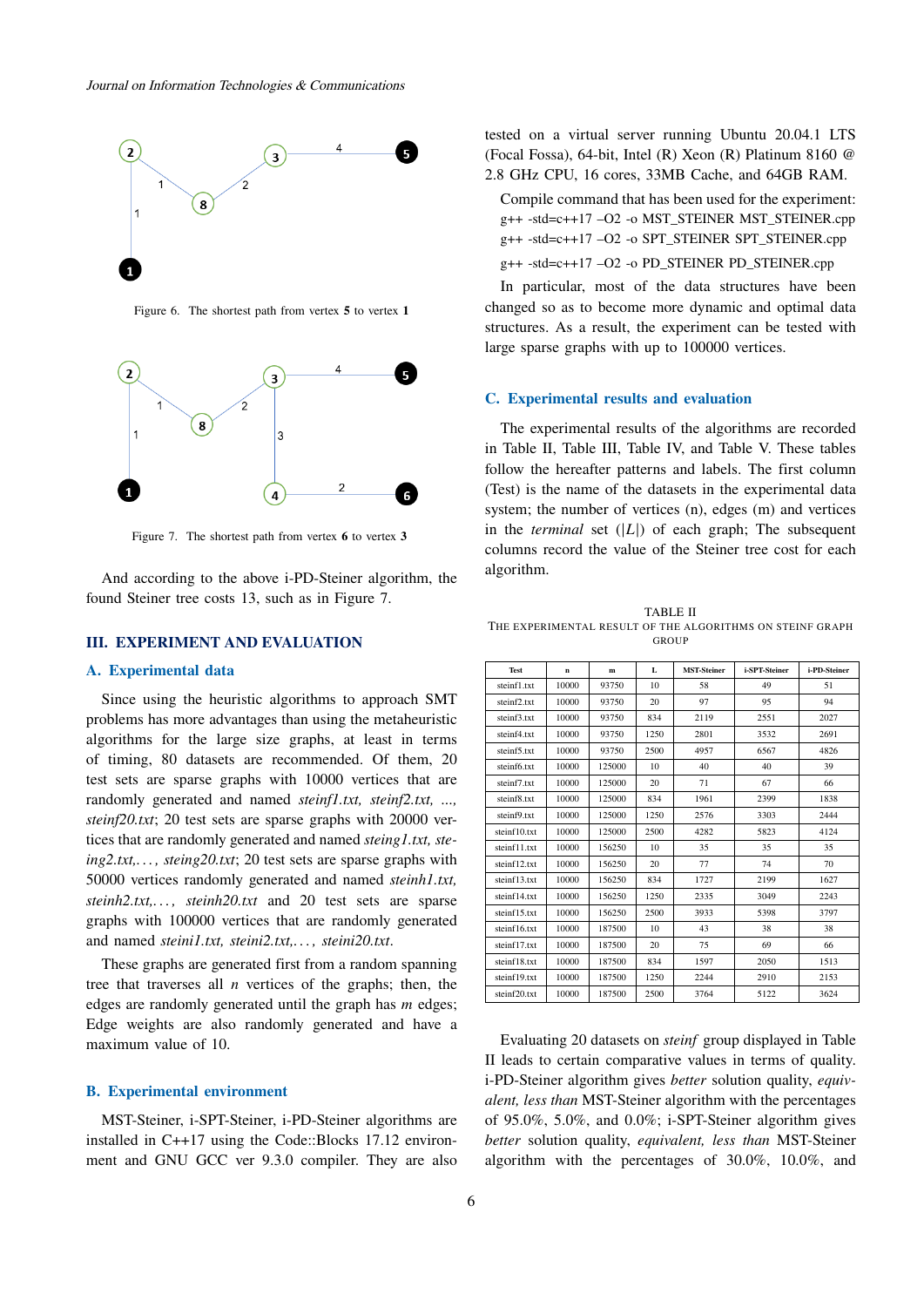60.0%; and i-PD-Steiner algorithm gives *better* solution quality, *equivalent, less than* i-SPT-Steiner algorithm with the percentages of 85.0%, 10.0% and 5.0%.

The comparison of algorithms on steinf datasets are illustrated by the chart as shown in Figure 8.



Figure 8. The comparison of algorithms on *steinf* datasets

TABLE III THE EXPERIMENTAL RESULT OF THE ALGORITHMS ON STEING GRAPH GROUP

| <b>Test</b>  | $\mathbf{n}$ | m      | L    | <b>MST-Steiner</b> | i-SPT-Steiner | i-PD-Steiner |
|--------------|--------------|--------|------|--------------------|---------------|--------------|
| steing1.txt  | 20000        | 215000 | 15   | 79                 | 75            | 75           |
| steing2.txt  | 20000        | 215000 | 25   | 110                | 102           | 105          |
| steing3.txt  | 20000        | 215000 | 950  | 2426               | 3081          | 2348         |
| steing4.txt  | 20000        | 215000 | 1750 | 4039               | 5085          | 3838         |
| steing5.txt  | 20000        | 215000 | 3780 | 7318               | 9689          | 7099         |
| steing6.txt  | 20000        | 275000 | 15   | 71                 | 66            | 64           |
| steing7.txt  | 20000        | 275000 | 25   | 112                | 111           | 100          |
| steing8.txt  | 20000        | 275000 | 950  | 2245               | 2830          | 2129         |
| steing9.txt  | 20000        | 275000 | 1750 | 3643               | 4709          | 3489         |
| steing10.txt | 20000        | 275000 | 3780 | 6511               | 8773          | 6319         |
| steing11.txt | 20000        | 385000 | 15   | 65                 | 60            | 59           |
| steing12.txt | 20000        | 385000 | 25   | 98                 | 94            | 90           |
| steing13.txt | 20000        | 385000 | 950  | 2041               | 2577          | 1919         |
| steing14.txt | 20000        | 385000 | 1750 | 3211               | 4253          | 3081         |
| steing15.txt | 20000        | 385000 | 3780 | 5788               | 7981          | 5641         |
| steing16.txt | 20000        | 447500 | 15   | 61                 | 55            | 54           |
| steing17.txt | 20000        | 447500 | 25   | 95                 | 93            | 87           |
| steing18.txt | 20000        | 447500 | 950  | 1954               | 2485          | 1845         |
| steing19.txt | 20000        | 447500 | 1750 | 3079               | 4063          | 2970         |
| steing20.txt | 20000        | 447500 | 3780 | 5534               | 7647          | 5380         |

Evaluating 20 datasets on *steing* group displayed in Table III leads to certain comparative values in terms of quality. i-PD-Steiner algorithm gives *better* solution quality, *equivalent, less than* MST-Steiner algorithm with the percentages of 100.0%, 0.0%, and 0.0%; i-SPT-Steiner algorithm gives *better* solution quality, *equivalent, less than* MST-Steiner algorithm with the percentages of 40.0%, 0.0%, and 60.0%; and i-PD-Steiner algorithm gives *better* solution quality, *equivalent, less than* i-SPT-Steiner algorithm with the percentages of 90.0%, 5.0% and 5.0%.

The comparison of algorithms on steing datasets are illustrated by the chart as shown in Figure 9.



Figure 9. The comparison of algorithms on *steing* datasets

TABLE IV THE EXPERIMENTAL RESULT OF THE ALGORITHMS ON STEINH GRAPH **GROUP** 

| Test                    | n     | $\mathbf{m}$ | L    | <b>MST-Steiner</b> | i-SPT-Steiner | i-PD-Steiner |
|-------------------------|-------|--------------|------|--------------------|---------------|--------------|
| steinh1.txt             | 50000 | 425000       | 15   | 76                 | 71            | 71           |
| steinh <sub>2.txt</sub> | 50000 | 425000       | 25   | 129                | 116           | 118          |
| steinh3.txt             | 50000 | 425000       | 950  | 2707               | 3296          | 2587         |
| steinh4.txt             | 50000 | 425000       | 1750 | 4344               | 5466          | 4125         |
| steinh5.txt             | 50000 | 425000       | 3780 | 7947               | 10348         | 7563         |
| steinh6.txt             | 50000 | 475000       | 15   | 71                 | 70            | 66           |
| steinh7.txt             | 50000 | 475000       | 25   | 99                 | 105           | 96           |
| steinh8.txt             | 50000 | 475000       | 950  | 2531               | 3129          | 2402         |
| steinh9.txt             | 50000 | 475000       | 1750 | 4198               | 5299          | 3951         |
| steinh10.txt            | 50000 | 475000       | 3780 | 7718               | 10099         | 7336         |
| steinh11.txt            | 50000 | 528000       | 15   | 80                 | 72            | 74           |
| steinh12.txt            | 50000 | 528000       | 25   | 112                | 110           | 106          |
| steinh13.txt            | 50000 | 528000       | 950  | 2498               | 3082          | 2378         |
| steinh14.txt            | 50000 | 528000       | 1750 | 4026               | 5132          | 3784         |
| steinh15.txt            | 50000 | 528000       | 3780 | 7275               | 9702          | 6939         |
| steinh16.txt            | 50000 | 587500       | 15   | 70                 | 67            | 63           |
| steinh17.txt            | 50000 | 587500       | 25   | 123                | 109           | 109          |
| steinh18.txt            | 50000 | 587500       | 950  | 2408               | 2962          | 2262         |
| steinh19.txt            | 50000 | 587500       | 1750 | 3886               | 4987          | 3643         |
| steinh20.txt            | 50000 | 587500       | 3780 | 7127               | 9489          | 6797         |

Evaluating 20 datasets on *steinh* group displayed in Table IV leads to certain comparative values in terms of quality. i-PD-Steiner algorithm gives *better* solution quality, *equivalent, less than* MST-Steiner algorithm with the percentages of 100.0%, 0.0%, and 0.0%; i-SPT-Steiner algorithm gives *better* solution quality, *equivalent, less than* MST-Steiner algorithm with the percentages of 35.0%, 0.0%, and 65.0%; and i-PD-Steiner algorithm gives *better* solution quality, *equivalent, less than* i-SPT-Steiner algorithm with the percentages of 80.0%, 10.0% and 10.0%.

The comparison of the algorithms on steinh datasets are illustrated by the chart as shown in Figure 10.



Figure 10. The comparison of algorithms on *steinh* datasets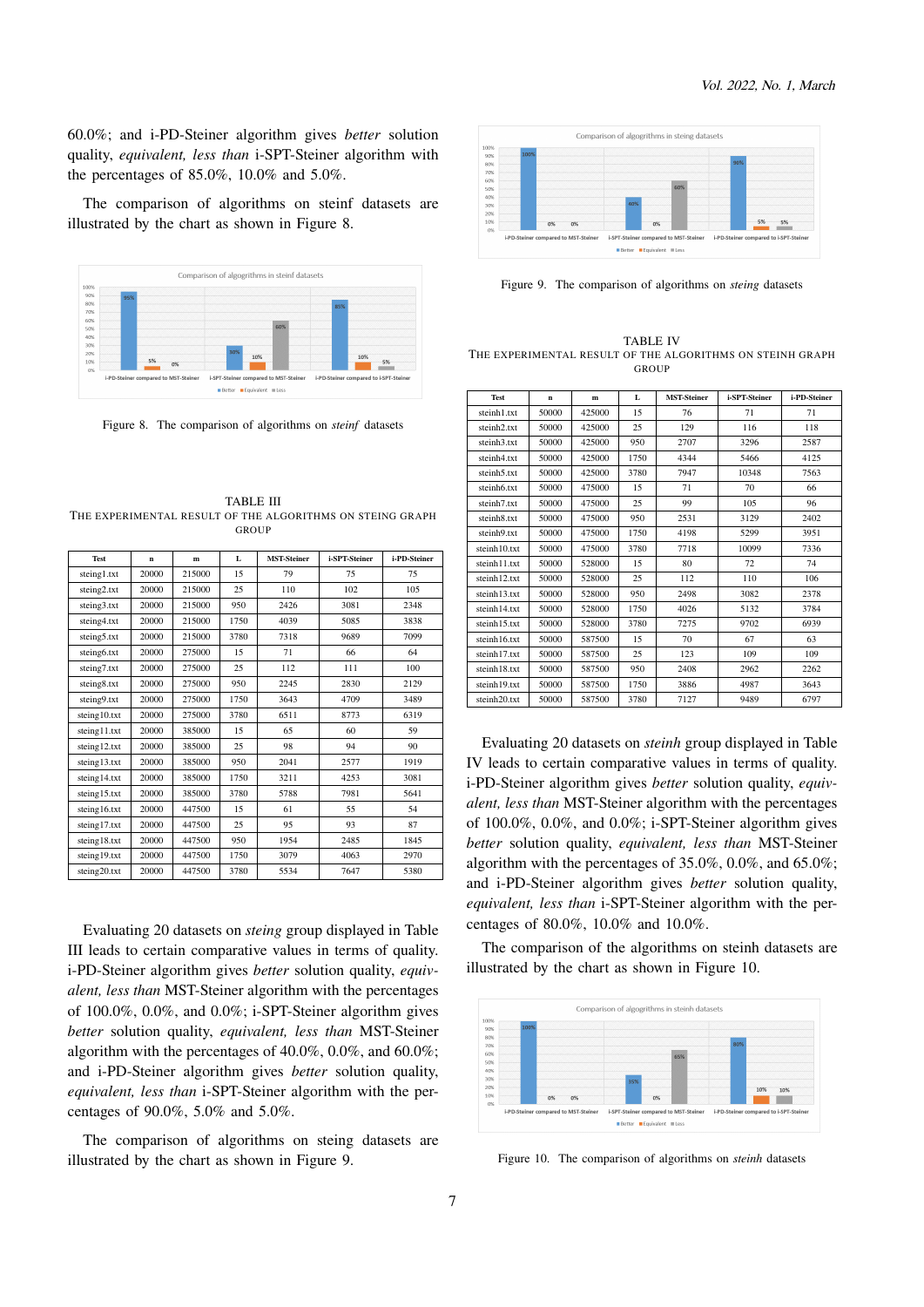TABLE V THE EXPERIMENTAL RESULT OF THE ALGORITHMS ON STEINI GRAPH **GROUP** 

| <b>Test</b>  | n      | m       | L    | <b>MST-Steiner</b> | i-SPT-Steiner | i-PD-Steiner |
|--------------|--------|---------|------|--------------------|---------------|--------------|
| steini1.txt  | 100000 | 125000  | 25   | 188                | 190           | 180          |
| steini2.txt  | 100000 | 125000  | 45   | 369                | 364           | 358          |
| steini3.txt  | 100000 | 125000  | 1250 | 6390               | 6677          | 6363         |
| steini4.txt  | 100000 | 125000  | 2450 | 12209              | 12810         | 12178        |
| steini5.txt  | 100000 | 125000  | 4500 | 21754              | 22868         | 21664        |
| steini6.txt  | 100000 | 200000  | 25   | 148                | 144           | 142          |
| steini7.txt  | 100000 | 200000  | 45   | 264                | 273           | 253          |
| steini8.txt  | 100000 | 200000  | 1250 | 4978               | 5510          | 4902         |
| steini9.txt  | 100000 | 200000  | 2450 | 9066               | 10376         | 8969         |
| steini10.txt | 100000 | 200000  | 4500 | 15126              | 17456         | 14879        |
| steini11.txt | 100000 | 500000  | 25   | 111                | 110           | 104          |
| steini12.txt | 100000 | 500000  | 45   | 184                | 191           | 173          |
| steini13.txt | 100000 | 500000  | 1250 | 3133               | 3849          | 2974         |
| steini14.txt | 100000 | 500000  | 2450 | 5487               | 6889          | 5207         |
| steini15.txt | 100000 | 500000  | 4500 | 8951               | 11629         | 8532         |
| steini16.txt | 100000 | 2500000 | 25   | 66                 | 72            | 66           |
| steini17.txt | 100000 | 2500000 | 45   | 120                | 128           | 111          |
| steini18.txt | 100000 | 2500000 | 1250 | 2031               | 2556          | 1951         |
| steini19.txt | 100000 | 2500000 | 2450 | 3366               | 4529          | 3268         |
| steini20.txt | 100000 | 2500000 | 4500 | 5167               | 7591          | 5118         |

Evaluating 20 datasets on *steini* group displayed in Table V leads to certain comparative values in terms of quality. i-PD-Steiner algorithm gives *better* solution quality, *equivalent, less than* MST-Steiner algorithm with the percentages of 95.0%, 5.0%, and 0.0%; i-SPT-Steiner algorithm gives *better* solution quality, *equivalent, less than* MST-Steiner algorithm with the percentages of 15.0%, 0.0%, and 85.0%; and i-PD-Steiner algorithm gives *better* solution quality, *equivalent, less than* i-SPT-Steiner algorithm with the percentages of 100.0%, 0.0% and 0.0%.

The comparison of the algorithms on steini datasets are illustrated by the chart as shown in Figure 11.



Figure 11. The comparison of algorithms on *steini* datasets

## **D. Evaluation of experimental results**

Evaluating 80 datasets leads to certain comparative values in terms of quality. i-PD-Steiner algorithm gives *better* solution quality, *equivalent*, *less than* MST-Steiner algorithm with the percentages of 97.5%, 2.5%, and 0.0%; i-SPT-Steiner algorithm gives *better* solution quality, *equivalent*, *less than* MST-Steiner algorithm with the percentages of 30.0%, 2.5%, and 67.5%; and i-PD-Steiner algorithm gives *better* solution quality, *equivalent*, *less than* i-SPT-Steiner algorithm with the percentages of 88.75%, 6.25% and 5.0%. We noted the average run time of three algorithms i-PD-Steiner, MST-Steiner and i-SPT-Steiner on datasets as shown in Table VI.

TABLE VI AVERAGE RUNNING TIME OF ALGORITHMS (UNIT IN SECONDS)

| Groups of graphs | i-PD-Steiner | <b>MST-Steiner</b> | i-SPT-Steiner |
|------------------|--------------|--------------------|---------------|
| steinf.txt       | 83.758       | 137.538            | 928.68        |
| steing.txt       | 280.56       | 421.402            | 2374.775      |
| steinh.txt       | 416.057      | 766.585            | 30416.253     |
| steini.txt       | 1243.415     | 1561.921           | 93943.235     |

In other words, i-PD-Steiner algorithm has a much faster runtime than the MST-Steiner and i-SPT-Steiner algorithms. The runtime depends on not only the time complexity of the algorithm but also the experimental environment. Besides, the information about the runtime of the algorithms displayed above also provides reliable reference information about these algorithms (The queue data structure has been chosen to install the above algorithms).

The comparison of i-PD-Steiner, i-SPT-Steiner, and MST-Steiner algorithms on a total of 80 datasets are illustrated by the chart as shown in Figure 12.



Figure 12. The comparison of the algorithms on 80 datasets

## **IV. CONCLUSION**

The authors of this paper proposed the improvement to the heuristic algorithms SPT-Steiner and PD-Steiner [\[4\]](#page-8-16) to solve the SMT problem in large size sparse graphs with edge weight not exceeding 10. Experiments were set up and evaluation was made in details on 80 datasets of sparse graphs with large sizes up to 100000 vertices. i-PD-Steiner algorithm gives *better* quality solution or *equivalent* MST-Steiner algorithm on 100.0% datasets. i-SPT-Steiner algorithm gives *better* quality solution or *equivalent* MST-Steiner algorithm on 32.5% datasets. i-PD-Steiner algorithm gives *better* quality solution or *equivalent* i-SPT-Steiner algorithm above 95.0% of the data. The runtime of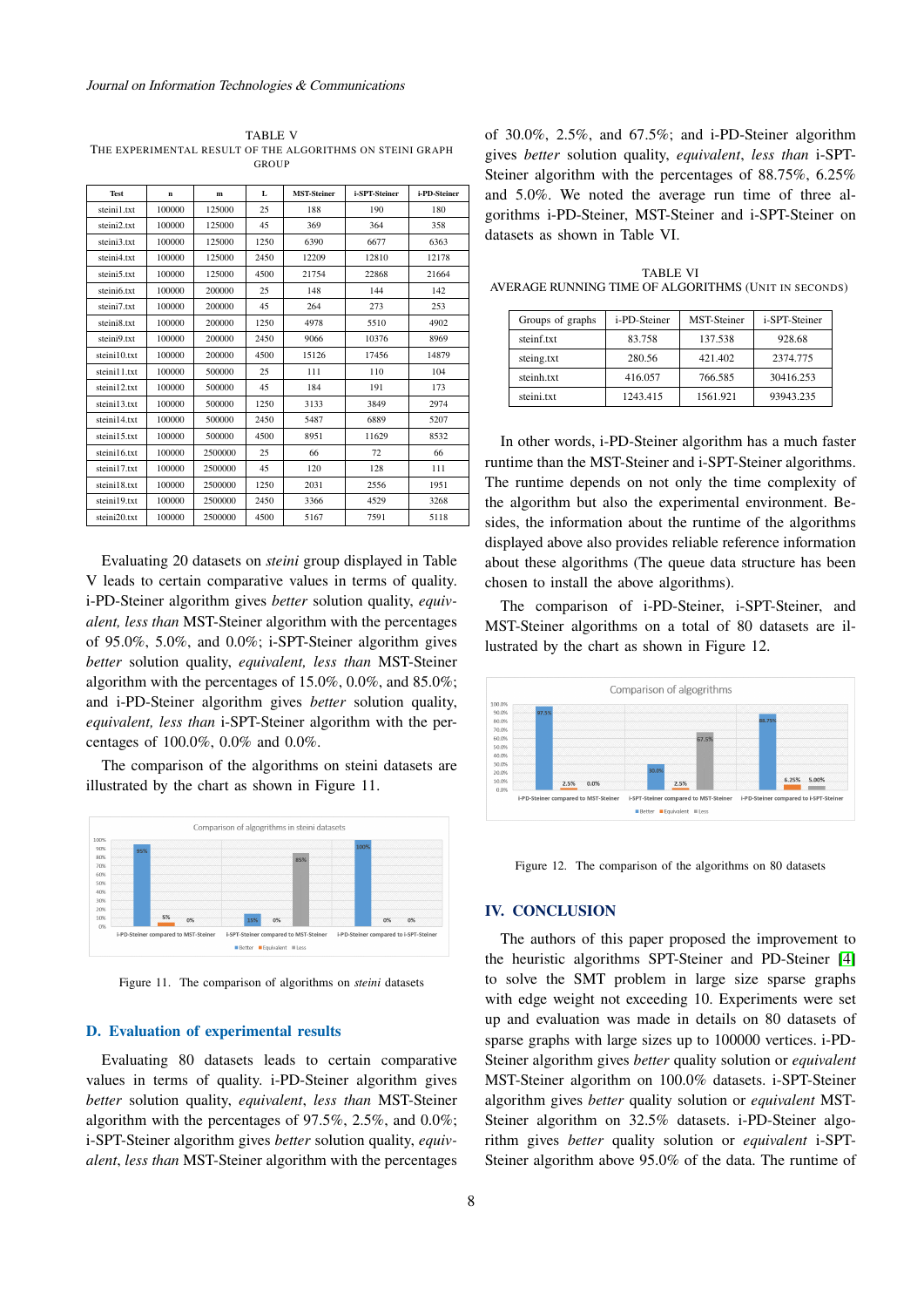the i-PD-Steiner algorithm is much shorter than the one of the i-SPT-Steiner algorithm. The two heuristic algorithms i-SPT-Steiner and i-PD-Steiner as well as the experimental results in this paper are useful information for further studies on the SMT problem, especially for solving the SMT problems in the case of large sparse graphs.

#### **REFERENCES**

- [1] Ankit Anand, Shruti, Kunwar Ambarish Singh, "An efficient approach for Steiner tree problem by genetic algorithm", *International Journal of Computer Science and Engineering (SSRG-IJCSE)*, vol.2, 2015, pp.233-237.
- [2] Arie M.C.A. Koster, Xavier Munoz (Eds), "Graphs and algorithms in communication networks", *Springer*, 2010, pp.1- 177.
- <span id="page-8-0"></span>[3] Bang Ye Wu, Kun-Mao Chao, "Spanning trees and optimization problems", *Chapman&Hall/CRC*, 2004, pp.13-139.
- <span id="page-8-16"></span>[4] Tran Viet Chuong, Phan Tan Quoc, Ha Hai Nam, "Proposing heuristic algorithms to solve the Steiner Minimal Tree problem", *Proceedings of the 10th National Conference on Fundamental and Applied Information Technology (FAIR)*; The University of Danang, August 17-18, 2017, ISBN: 978- 604-913-614-6, Pages 138-147.
- <span id="page-8-10"></span>[5] C. C. Ribeiro, M.C. Souza, "Tabu Search for the Steiner problem in graphs", *Networks*, 36, 2000, pp.138-146.
- [6] Chin Lung Lu, Chuan Yi Tang, Richard Chia-Tung Lee, "The full Steiner tree problem", *Elsevier*, 2003, pp.55-67.
- [7] Chi-Yeh Chen, "An efficient approximation algorithm for the Steiner tree problem", National Cheng Kung University, Taiwan, 2018.
- [8] Davide Bilò (University of Sassari), "New algorithms for Steiner tree reoptimization", *ICALP*, 2018.
- <span id="page-8-14"></span>[9] Daniel Markus Rehfeldt, "Generic Approach to Solving the Steiner Tree Problem and Variants", Fachbereich Mathematik der Technischen University at Berlin, 2015.
- [10] Ding-Zhu Du, J. M. Smith, J.H. Rubinstein, "Advances in Steiner trees", 2000, pp.1-322.
- [11] Fichte Johannes K., Hecher Markus, and Schidler André, "Solving the Steiner Tree Problem with few Terminals", University of Potsdam, Germany, 2020.
- [12] Ivana Ljubic, "Solving Steiner Trees Recent Advances", *Challenges and Perspectives*, 2020.
- [13] Jack Holby, "Variations on the Euclidean Steiner Tree Problem and Algorithms", St. Lawrence University, 2017.
- <span id="page-8-15"></span>[14] J.E.Beasley, OR-Library: URL [http://people.brunel.ac.uk/ mastjjb/jeb/orlib/steininfo.html](http://people.brunel.ac.uk/~mastjjb/jeb/orlib/steininfo.html)
- <span id="page-8-12"></span>[15] J. E. Beasley, "An SST-Based algorithm for the Steiner problem in graphs", *Networks*, 19, 1989, pp.1-16.
- <span id="page-8-8"></span>[16] Jeffrey H. Kingston, Nicholas Paul Sheppard, "On reductions for the Steiner problem in graphs", Basser Department of Computer Science the University of Sydney, Australia, 2006, pp.1-10.
- <span id="page-8-7"></span>[17] Jon William Van Laarhoven, "Exact and heuristic algorithms for the euclidean Steiner tree problem", University of Iowa, 2010, (Doctoral thesis).
- [18] Job Kwakernaak, "Pipeline network optimization using Steiner nodes", Wageningen University and Research Centre, The Netherlands, 2020.
- <span id="page-8-13"></span>[19] L. Kou, G. Markowsky, L. Berman, "A Fast Algorithm for Steiner Trees", *acta informatica*, Vol.15, pp.141-145, 1981.
- [20] M. Hauptmann, M. Karpinski (Eds), "A compendium on Steiner tree problems", 2015, pp.1-36.
- <span id="page-8-3"></span>[21] Martin Zachariasen, "Algorithms for Plane Steiner Tree Problems", University of Copenhagen, 1998 (PH.D. Thesis).
- [22] Marcello Caleffi, Ian F. Akyildiz, Luigi Paura, "On the solution of the Steiner tree np-hard problem via physarum bionetwork", *IEEE*, 2015, pp.1092-1106.
- [23] Matjaz Kovse, "Vertex decomposition of steiner wiener index and Steiner betweenness centrality", University of Wroc law, Poland, 2016.
- [24] Nguyen Viet Huy, Nguyen Duc Nghia, "Solving graphical Steiner tree problem using parallel genetic algorithm", *RIVF*, 2008.
- [25] Ondra Suchý, "Exact algorithms for Steiner tree", Faculty of Information Technology, Czech Technical University in Prague, Prague, Czech Republic, 2014.
- <span id="page-8-5"></span>[26] Pieter Oloff De Wet, "Geometric steiner minimal trees", university of South Africa, 2008 (Thesis).
- [27] Prosenjit Bose, Anthony D'Angelo, Stephane Durocher, "On the Restricted 1-Steiner Tree Problem", *Funded in part by the Natural Sciences and Engineering Research Council of Canada*, 2020.
- <span id="page-8-17"></span>[28] Prof. James Orlin, 15.082J Network Optimization MIT Course, Fall 2010.
- [29] Radek Hušek, Dušan Knop, Tomáš Masarík, "Approximation Algorithms for Steiner Tree Based on Star Contractions: A Unified View", *International Symposium on Parameterized and Exact Computation (IPEC 2020)*, ACM, 2020.
- <span id="page-8-1"></span>[30] Reyan Ahmed and et al, "Multi-level Steiner trees", *ACM J. Exp. Algor.*, 1(1), 2018.
- [31] Robert Sedgewick, Kevin Wayne, "Algorithms", Fourth edition, Addsion-Wesley, pp.518-700, 2011.
- <span id="page-8-11"></span>[32] S. E. Dreyfus, R. A. Wagner, "The Steiner Problem in Graphs", *Networks*, Vol.1, pp.195-207, 1971.
- [33] Siavash Vahdati Daneshmand, "Algorithmic Approaches to the Steiner Problem in Networks", Mannheim, 2003.
- [34] Thomas Pajor, Eduardo Uchoa, Renato F. Werneck, "A robust and scalable algorithm for the Steiner problem in graphs", *Springer*, 2018.
- [35] Thomas Bosman, "A solution merging heuristic for the Steiner problem in graphs using tree decompositions", VU University Amsterdam, The Netherlands, 2015, pp.1-12, 2015. Steiner problem in graphs using tree decompositi<br>University Amsterdam, The Netherlands, 2015, pp.1<br>Thorsten Koch, Alexander Martin, "Solving Staproblems in graphs to optimality", Germany, 1996,<br>Tobias Polzin, "Algorithms f
- <span id="page-8-9"></span>[36] Thorsten Koch, Alexander Martin, "Solving Steiner tree problems in graphs to optimality", Germany, 1996, pp.1-31.
- <span id="page-8-4"></span>[37] Tobias Polzin, "Algorithms for the Steiner Problem in Net-
- [38] Vu Dinh Hoa, "Steiner Tree Problem", *Institute of Mathematics*, Vietnam Academy of Science and Technology, [http://math.ac.vn.](http://math.ac.vn)
- [39] Wassim Jaziri (Edited). "Local Search Techniques: Focus on Tabu Search". In-teh, Vienna, Austria, 2008, pp.1-201.
- <span id="page-8-6"></span>[40] Xinhui Wang, "Exact algorithms for the Steiner tree problem", *doctoral thesis*, ISSN 1381-3617, 2008.
- [41] Xiuzhen Cheng, Ding-Zhu Du, "Steiner trees in industry", *Kluwer Academic Publishers*, vol.5, pp.193-216, 2004.
- [42] Xin-She Yang, "Engineering optimization", *WILEY*, 2010, pp.21-137.
- [43] Xin-She Yang, "Nature-inspired metaheuristic algorithms", *LUNIVER Press*, 2010, pp.53–62.
- [44] Yahui Sun, "Solving the Steiner Tree Problem in Graphs using Physarum-inspired Algorithms", 2019.
- <span id="page-8-2"></span>[45] Zhiliu Zhang, "Rectilinear Steiner Tree Construction", Lincoln, Nebraska, USA, 2016 (THESIS).